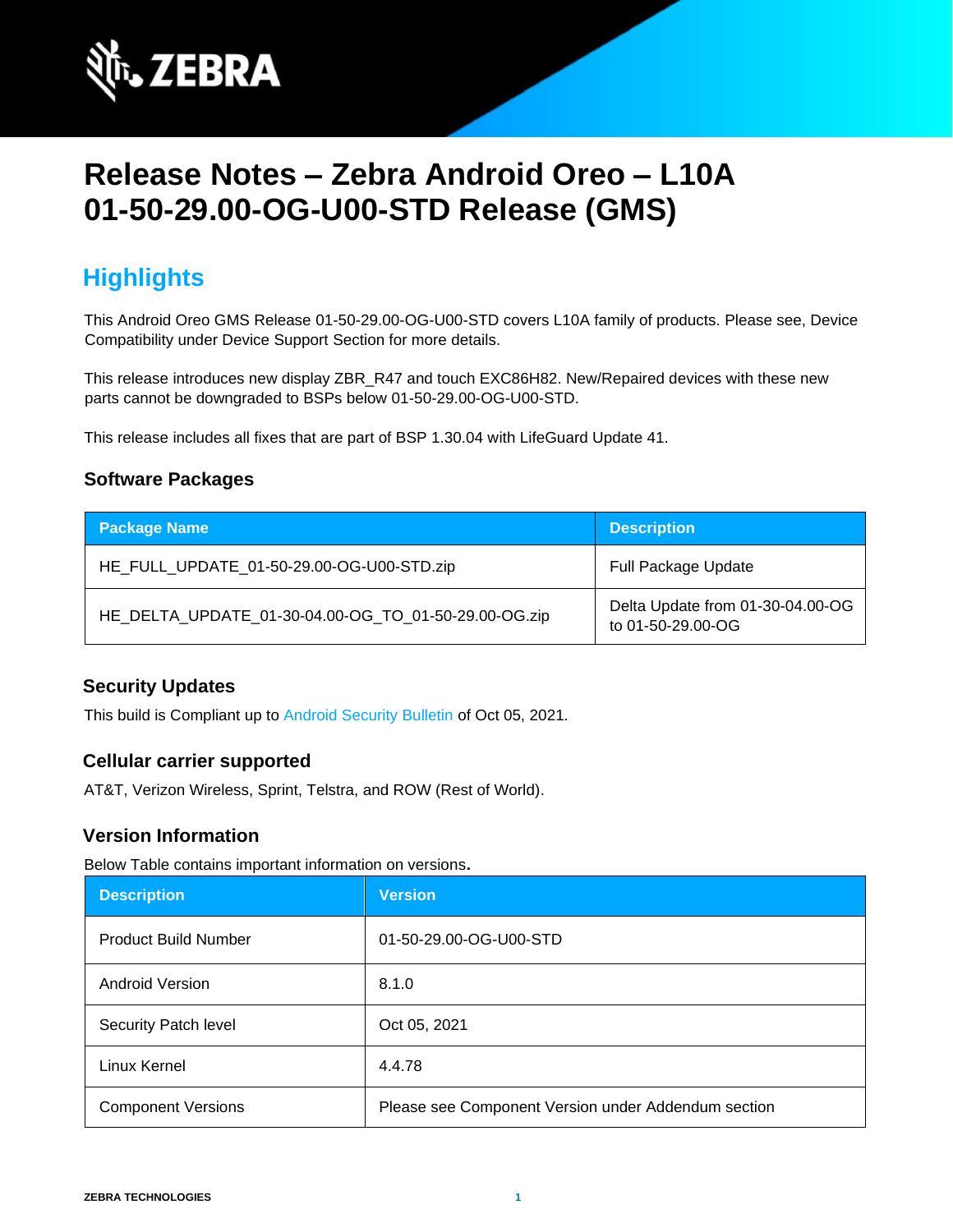

#### **New Features**

- Added support for new display ZBR\_R47.
- Added support for new touch EXC86H82.
- Support for WLAN Front End Module 45868 was already included on LG CFE Patch U41.

### **Resolved Issues**

• None

### **Usage Notes**

- This release includes all fixes that are part of BSP 1.30.04 with LifeGuard Update 41.
- L10A devices with new display ZBR\_R47 and touch EXC86H82 cannot be downgraded to BSPs below 01-50-29.00-OG-U00-STD.

To identify display type, users can check 'ro.config.device.display' property using getprop command from adb.

- o Devices with new display ZBR\_R47 will have [ro.config.device.display]: [513]
- o Devices with display EP101R1912N1000TG will have [ro.config.device.display]: [2001]

To identify touch type, users can check 'ro.config.device.touch property using getprop command from adb.

- o Devices with new touch EXC86H82 will have [ro.config.device.touch]: [32770]
- o Devices with touch EXC3161 will have [ro.config.device.touch]: [32768]
- Devices with WLAN Front End Module 45868, LG CFE Patch U41 or above is a Mandatory patch for BSP 1.30.04.
	- $\circ$  WLAN Front End Module can be identified using adb shell getprop ro.config.device.wlan fem [ro.config.device.wlan\_fem]: [QM45868]

### **Important Links**

- **Requirements and Instructions** 
	- o [Installation and setup instructions](https://www.zebra.com/content/dam/zebra_new_ia/en-us/software/operating-system/helios/oreo-os-update-instructions.pdf)
- [Zebra Techdocs](https://techdocs.zebra.com/)
- **[Developer Tools](https://developer.zebra.com/)**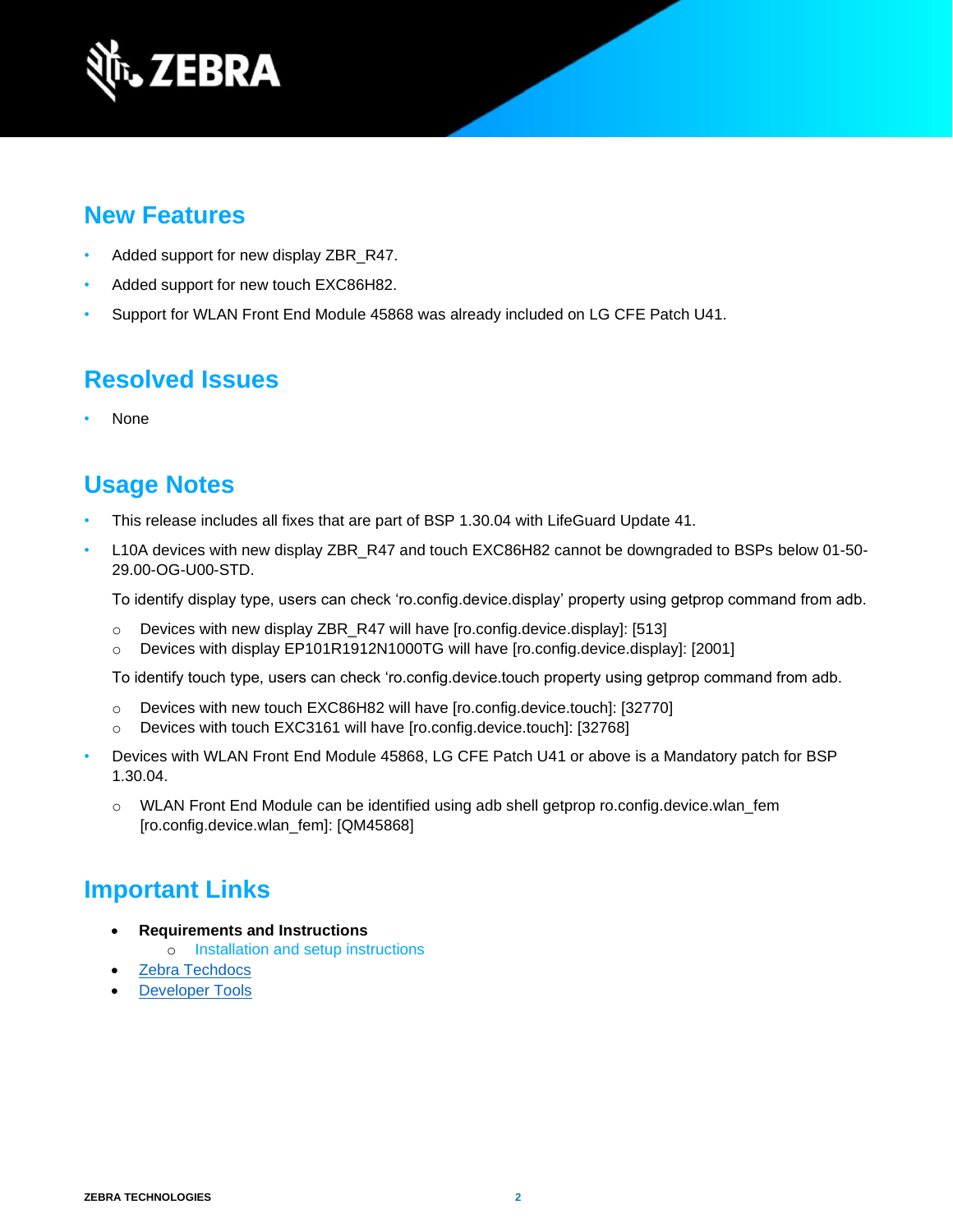

## **Upgrade Options**

Below table provides detailed information on shortest path to upgrade based on current version of software.

| <b>Current Software</b><br><b>Version on Device</b> | <b>Steps to get to this Release</b>                                                                                                                                                                | <b>Comments</b>                                                                                                      |
|-----------------------------------------------------|----------------------------------------------------------------------------------------------------------------------------------------------------------------------------------------------------|----------------------------------------------------------------------------------------------------------------------|
| 01-21-18.00-OG-Uxx<br>01-23-18.00-OG-Uxx            | Apply Full Package Update<br>HE FULL UPDATE 01-50-29.00-OG-U00-STD.zip                                                                                                                             | <b>Full Package</b><br>Update                                                                                        |
| 01-30-04.00-OG-Uxx                                  | <b>Option 1: Apply Delta Package Update</b><br>HE DELTA UPDATE 01-30-04.00-OG TO 01-50-29.00-<br>OG.zip<br><b>Option 2: Apply Full Package Update</b><br>HE FULL UPDATE 01-50-29.00-OG-U00-STD.zip | Option 1 is<br>recommended as<br>size of Delta<br>package update is<br>smaller compared<br>to Full Package<br>Update |

## **Known Constraints and Workarounds**

- WiFi sleep policy set to "Always" (Android O limitation)
- As GMS Restricted Mode is available in this release, Customers using Enable/Disable GMS apps may want to consult the settings types for App Manager, Power Manager and GMS Manager in Zebra's Tech Docs. Functionality originally in Enable/Disable GMS apps (App Manager) has been moved to GMS Restricted Mode (GMS Manager).
- Some devices operate at 320 dpi. This screen configuration results in the majority of the AOSP applications displaying content consistently in both portrait and landscape modes. In most cases if the application layout is not optimal in landscape it is optimal in portrait or vice versa. However, there are a few applications that do not render properly in either portrait or landscape. In this case the suggested alternative is to change the display size using the bundled Display Settings APK or use settings menu to change the display size and font size (settings  $\Box$  Display  $\Box$  Advanced settings  $\Box$  Display Size / Font Size).
- Upgrading from a higher SPL level in Oreo to a lower SPL level in A10, will result in loss of user data.
- Illumination brightness is set to maximum by default for SE4710 and SE4750 Scan Engines.

## **Device Support**

This software release has been approved for use on the following devices.

| <b>Device Family   Part Number</b> | <b>Device Specific Manuals and</b><br>  Guides |
|------------------------------------|------------------------------------------------|
|                                    |                                                |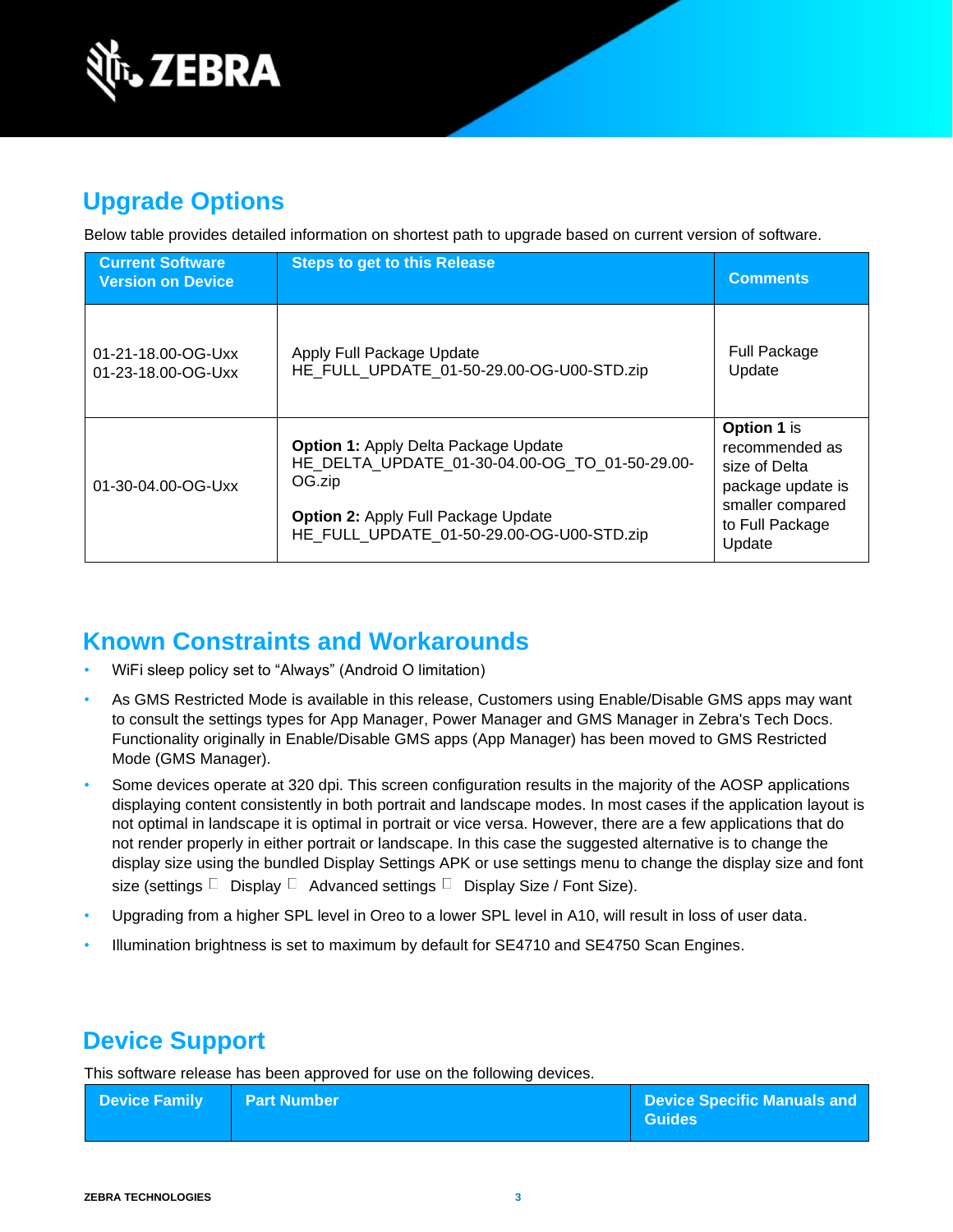

| L <sub>10</sub> AW | RTL10B1-xxAxxX0x00A6 (ROW)<br>RTL10B1-xxAxxX0x00IN (India)<br>RTL10B1-xxAxxX0x00NA (NA) | L <sub>10</sub> Home Page |
|--------------------|-----------------------------------------------------------------------------------------|---------------------------|
|                    | Note: 'x' Stands for wild card for different configurations.                            |                           |

### **Addendum**

#### **Component Versions**

| <b>Component / Description</b>   | <b>Version</b>                         |
|----------------------------------|----------------------------------------|
| AnalyticsMgr                     | 2.4.0.1254                             |
| <b>Battery Management</b>        | Version: 1.4.2                         |
| <b>Bluetooth Pairing Utility</b> | Version 3.16                           |
| <b>Device Central</b>            | 2.1.0.15                               |
| DataWedge                        | 8.2.211                                |
| <b>EMDK</b>                      | 9.0.3.3003                             |
| <b>Enterprise Keyboard</b>       | 2.2.2.3                                |
| System Update                    | 1.0.0.8                                |
| <b>MXMF</b>                      | 10.3.0.28                              |
| <b>OSX</b>                       | QCT.81.8.26.23                         |
| StageNow-Client                  | 5.1.0.1                                |
| Wi-Fi                            | FUSION_QA_2_1.11.0.026_O               |
| License Manager                  | 5.0.0                                  |
| <b>MSRN</b>                      | 2.01                                   |
| <b>NFC</b>                       | NFC_NCIHALx_ARC0.8.4.0                 |
| <b>PTT Express</b>               | 3.1.54                                 |
| Rxlogger and RxLoggerUtility     | Version 5.4.16.0 and Version: 1.3.3.12 |
| <b>Scanning Framework</b>        | 23.1.24.1                              |
| WorryFree Wifi Analyzer          | 3.2.13                                 |